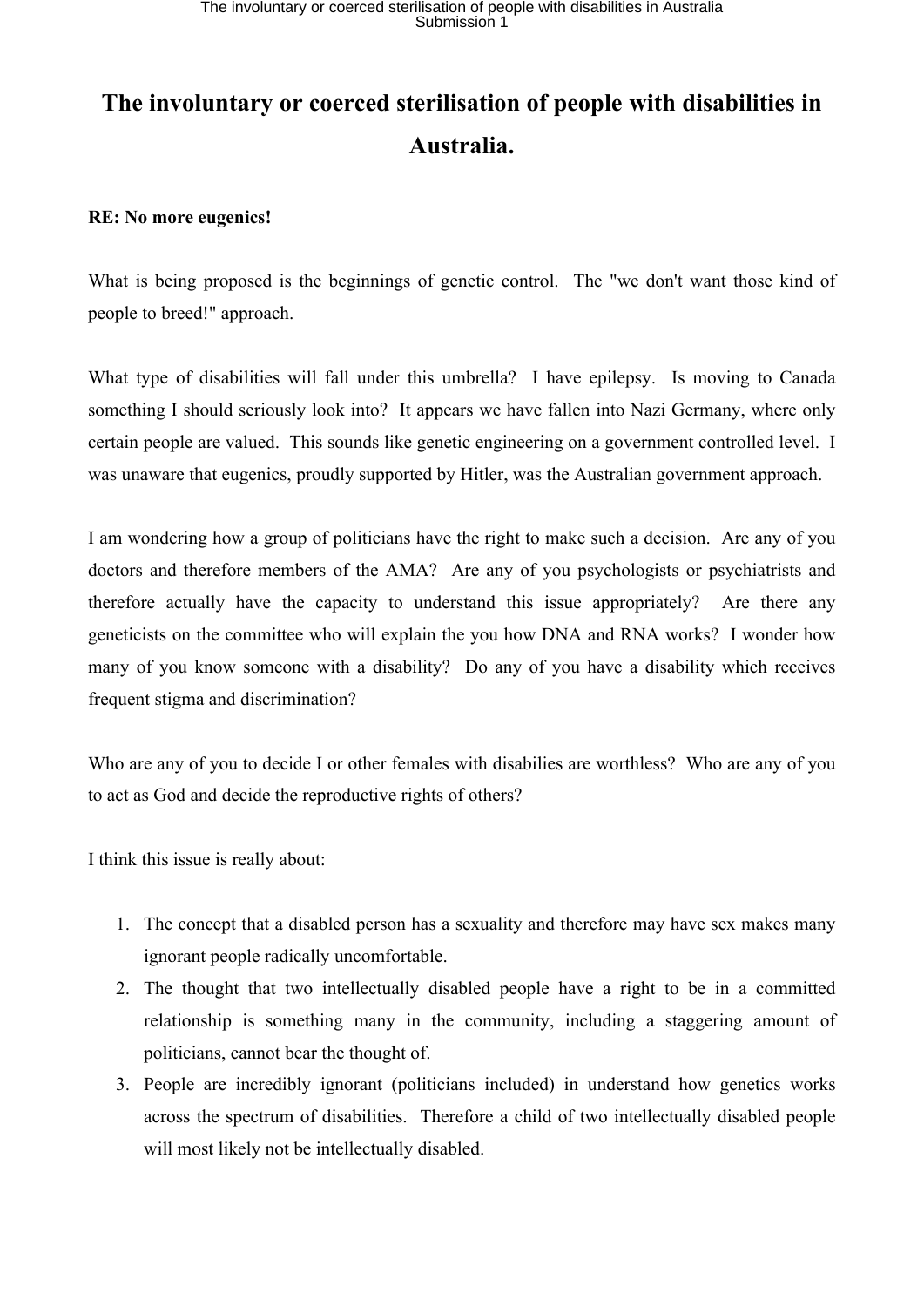## The involuntary or coerced sterilisation of people with disabilities in Australia<br>Submission 1

- 4. The fact that it happens at all underlines another issue of the real status of females in society. If this was just about making it safe for girls and women with disabilities, then all the male children who are intellectually disabled should get vasectomies. After all, they would probably be the ones the girls/women dated. An afternoon operation is far less distressing than having your womb cut out.
- 5. The Judicial system has never protected women in regards to sexual assault and the horrifying thought of a child as a result of rape. By sterilising women the government can have a cop-out instead of actively protecting women. We wouldn't want men who rape disabled women to actually go to jail would we? It is hard enough right now to get them to go to jail if you are not intellectually disabled. Imagine being abused on the stand and being called a slut, on top of already being intellectually disabled? Better if we just do a cop-out instead.
- 6. Community support would be needed to ensure an appropriate level of support. This would cost money, and evident from government policy, people with disabilities are worthless and therefore don't deserve any money. Violating a women and cutting her womb out is therefore a much better option!
- 7. People with disabilities are lesser members in society better to hide them away, make it not a problem, take away human rights - treat them like a dog.

In essence if this disgusting proposal becomes law you have said through behaviour and words that:

- 1. Women are worth less than men;
- 2. Reproductive rights are actually in the hands of politicians, not women; (sounding a lot like America and China now)
- 3. People with disabilities, who require and deserve, in a humane society, the most protection will get the least. Might as well put them down at birth - that's what we do with dogs, and that is how these women and girls will be treated, and are being treated.
- 4. That certain people should be bred out of the population. If they can't breed they'll die out. Then we won't have to look at them and feel uncomfortable.
- 5. That we won't need to look into the safety of women and girls with intellectual disabilities. At least if/when they are raped, they won't get pregnant. Well that makes it better! As someone who has been raped, not getting pregnant as a result of it didn't make up for it. Nor did fear of the judicial system. But it certainly helped my rapist get away with it. I have the capacity to speak my words and express myself eloquently. What hope does a women or